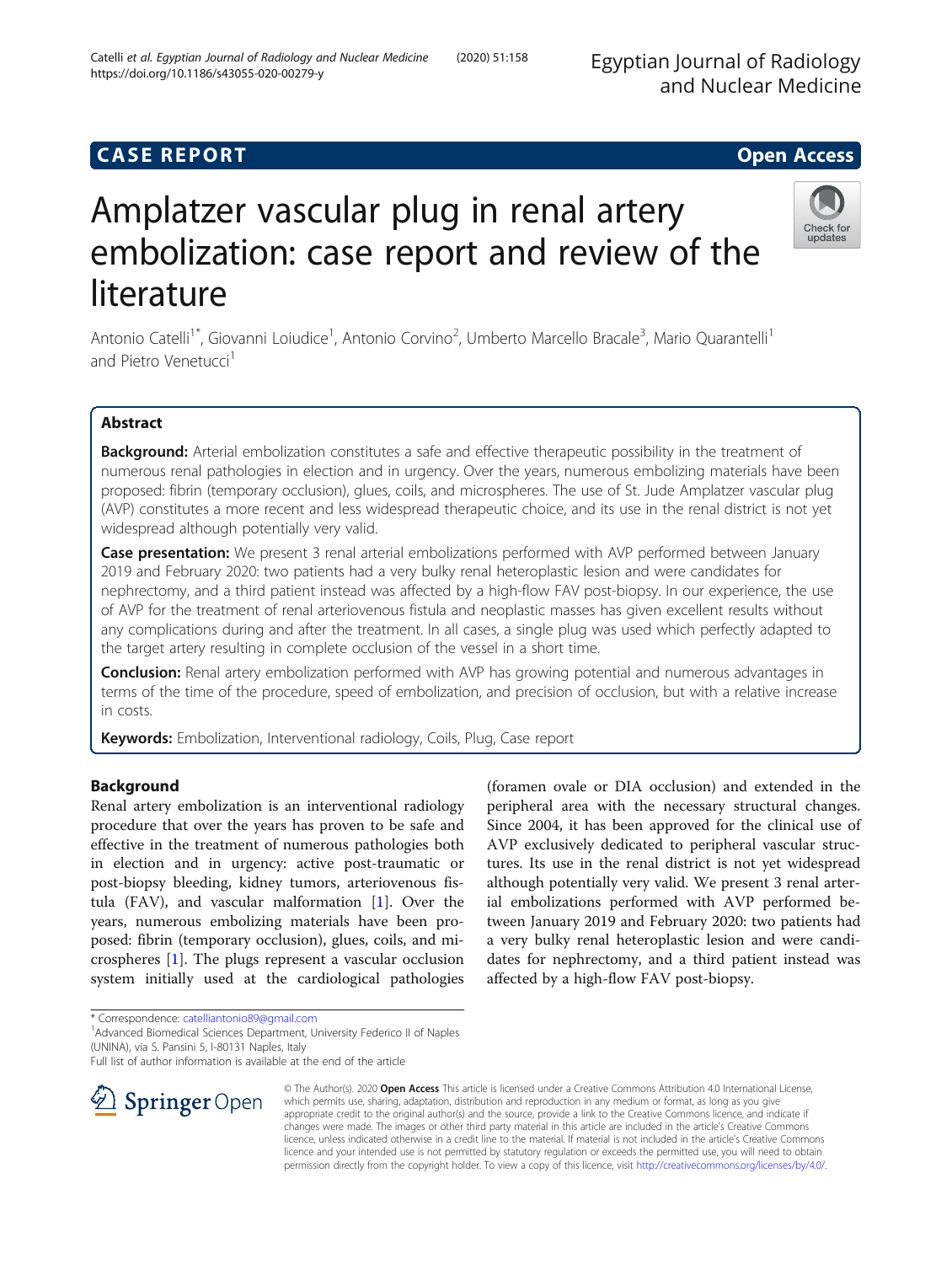## First patient

A 40-year-old man patient underwent ultrasound examination for macro-hematuria. The examination revealed the presence of a massive right renal mass. The patient was hospitalized in the general surgery department. On clinical examination, the abdomen was moderately treatable. Blood pressure was 140/80 mmHg. The laboratory values of Hb were 12.0 g/dL. Liver, kidney, and coagulation function values were normal. Tumor markers were negative. Lung and heart functions were regular. He therefore performed an abdominal angio-CT exam and a subsequent micro-histological biopsy at our interventional radiology department which confirmed the presence of a solid neoplastic mass of  $30 \times 20$  cm in the right kidney. It was remarkably vascularized and determined a total subversion of the renal parenchymal architecture and a significant regional local mass effect on the adjacent abdominal structures. There were no lymphadenopathies, ascites, and metastases. The upper urinary tract and ipsilateral adrenal gland were completely incorporated into the carcinoma. The neoplasm was mainly vascularized both by a large efferent branch of the renal artery and by the lower adrenal artery, also of a significantly increased size. In agreement with the surgeon, it was decided to perform a selective embolization of the right renal artery and then proceed to a total nephrectomy within the following 72 h. After local anesthesia and right common femoral access with a 5-Fr introducer, the right renal artery was selectively catheterized. Diagnostic angiography was performed which confirmed the vascular afferents highlighted in the angio-CT exam. Therefore, a 6-Fr-long armed introducer with the distal end in the renal artery was positioned and AVP II of 16 × 12mm was released. After 10 min, angiography was performed which showed the absence of the flow downstream of the AVP. The procedure was completed with mechanical hemostasis of the access site. The patient developed post-embolization ischemic syndrome managed with symptomatic drugs. The total mass exeresis surgery was performed in the 6 h following the procedure, during which no blood transfusions were performed. The excised expansive formation had a total weight of 7 kg. Cardio-respiratory complications were not observed.

# Second patient

A 60-year-old woman patient was hospitalized in the general surgery department for the treatment of a large right renal neoplastic mass associated with intra-tumor fistula. On clinical examination, the abdomen was treatable. The blood count showed moderate anemia: 8 g/dL. Microhematuria was detected. Markers of liver function, kidney function, and coagulation indices were normal. Blood pressure was 125/70 mmHg. Lung and heart functions were regular. Angio-CT exam was performed. The examination confirmed the presence of a heteroplastic solid hypodense mass of  $35 \times 20$  mm, hypervascularized. Ascites, lymphadenopathy, and metastasis were not evident. There was an absence of hydronephrosis. At angio-CT control, a single hypertrophic renal artery was detected, with intra-tumor fistula. The surgeon indicated excision surgery and required pre-operative embolization to reduce the bleeding risk. It was performed after local anesthesia with right common femoral access and selective distal catheterization of the right renal artery with a long-armed introducer. The subsequent angiography confirmed the presence of the neoplasm with contextual fistula and then proceeded to the positioning and release of AVP II of  $16 \times 12$  mm at the distal bifurcation of the vessel. At 10-min angiography, complete occlusion of the intra-parenchymal arteries and disappearance of the arteriovenous fistula were confirmed. The patient was operated on in the following 24 h; during the surgery, no blood transfusion was performed. The patient did not develop cardio-respiratory complications.

## Third patient

A 57-year-old woman patient in follow-up for a nephrotic syndrome about 10 years in the nephrology department. The patient developed left arteriovenous fistula after a kidney biopsy performed 5 years earlier. Although the nephrotic syndrome was well compensated, the patient had been showing signs of heart failure for about 2 years, which had worsened in the past 6 months. Interventional radiology consultancy was performed with indication of embolization of the renal fistula. Hemoglobin, liver function, and coagulation indices are in the norm. Preliminary abdominal angio-CT examination confirmed the presence of a high-flow fistula at the meso-renal site. After anesthesia, selective catheterization of the left renal artery with a 5-Fr catheter was performed through 5-Fr right common femoral access; the angiography confirmed high-flow fistula at the meso-renal site. AVP IV  $7 \times 12$  mm was released via the 5-Fr catheter at the site. At the check after 10 min, the fistula did not show flow with hypoperfusion < 20% of the renal parenchyma. The patient developed a post-embolization syndrome characterized by pain and fever that was resolved with medical therapy. No complications were found. An Eco color Doppler exam was performed immediately after the procedure, and after 30 days and 3 months, which confirmed the absence of the FAV. At 6 months, angio-CT was performed which showed no flow in the site of the treated arteriovenous fistula. The signs of heart failure decreased significantly after about 6 months after the surgery.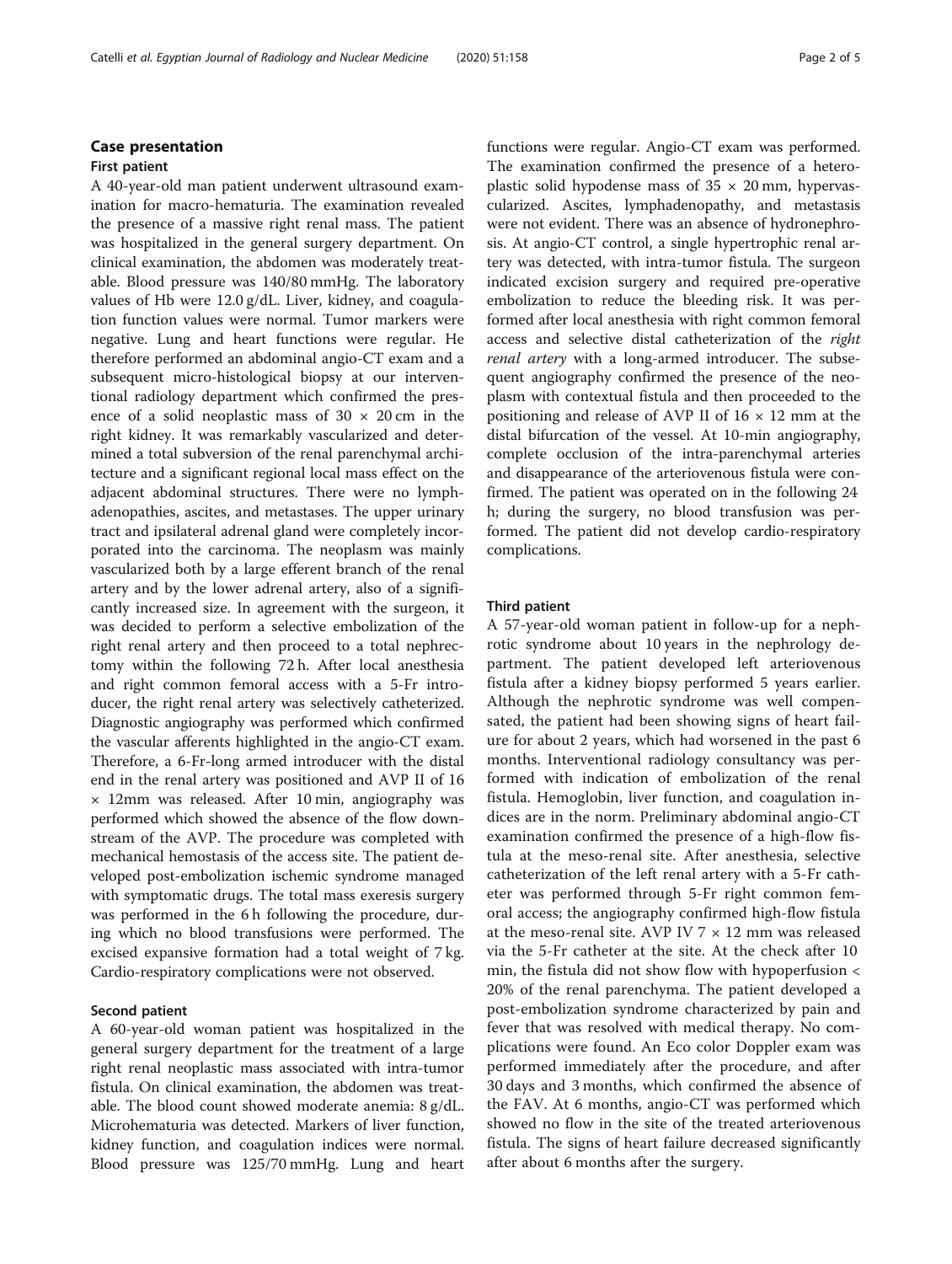# <span id="page-2-0"></span>**Discussion**

# Paragraph 1

The AVP is a device designed and produced by St. Jude since 2004 for the embolization of peripheral arterial and venous vessels of various sizes. Over the years, several models have been designed that have progressively implemented the therapeutic possibilities of this family of devices. Currently, there are 4 models that share two common components: a vascular plug and a delivery wire. In addition, all devices have a self-expanding system, a platinum radiopaque marker, and a controlled and fast release mechanism. The structural characteristics of the different types of AVP are as follows: AVP I has a single lobe and single layer, AVP II has 3 lobes and multilayer, AVP III is bilobed and multilayer, and AVP IV is bilobed and single layer [\[2](#page-4-0)]. The indications are different: AVP I is indicated for vessels that have a reduced landing area, AVP II is very ductile due to the variability of available calibers and is indicated when rapid occlusion of the flow is required; contraindicated when there is a poor "landing zone", the AVP III is used in medium-sized vessels, with a tortuous course and which have a high flow. AVP IV, available from 2009, with sizes from 4 to 8 mm represents the recent solution of the AVP family. The device can be released through a diagnostic 5-Fr catheter with compatible guide 0.038, and the structural characteristics allow both the release in irregular course vessels and a rapid occlusion of the target [[2,](#page-4-0) [3\]](#page-4-0). The literature is very vast regarding the use of the different types of devices of the AVP family in various treatments such as in FAV, aneurysms, portal vein embolization, and post EVAR endoleak. Furthermore, cases of occlusions of splanchnic and bronchial branches as well as in the treatment of superficial FAV in hemodialysis are also described. Although there are a small number of scientific works that describe the release of AVP in the embolization of the renal vessels, their use is becoming increasingly widespread and routine [[2,](#page-4-0) [4](#page-4-0), [5](#page-4-0)]. The embolization of the renal arteries represents the gold standard for acute bleeding; it is a valid support for the treatment of arteriovenous fistula and for the therapeutic management of large hypervascularized renal heteroplastic masses but it is strongly recommended also in cases of vascular malformations  $[1-6]$  $[1-6]$  $[1-6]$  $[1-6]$ . In pre-operative planning, knowledge of normal anatomy and renal artery variants found in 30% of the population is fundamental. In addition to the knowledge of the anatomy of the vessels, it is essential to have information on the values of hemoglobin; hematocrit; renal, cardiac, and hepatic function; and coagulation indices [[4\]](#page-4-0). Renal venous arterial malformations are even rarer and can benefit from an endovascular treatment which, however, as with MAV from other districts, is not always decisive, frequently requiring more sessions. The embolizing



material to be used is chosen based on the size, course, and flow of the vessel. The use, even combined, of embolizing materials such as fibrin, PVA, EVOH, and microcoils is mainly indicated for the embolization of peripheral distal vessels of small caliber. They are widely used in case of distal pseudoaneurysms or bleeding. The coils and plugs are mainly indicated for the occlusion of medium-proximal vessels. The plugs, although still not widespread in the clinical setting, have a precise release system as well as a low risk of migration; often, a single plug is required for a complete occlusion.

# Paragraph 2

Indications for embolization in the therapeutic management of neoplastic renal masses include palliative treatments for mass reduction and hemorrhagic risk in patients candidates for total or partial nephrectomy or radio-ablation treatments as well as for control of hematuria and/or active intra- and peri-injury bleeding. Non-traumatic kidney bleeding is a rare event, but it can be very life-threatening. It is a very frequent event in large benign or malignant neoplasms (61%); among these, it is very frequent in angiomyolipoma (29%) and renal cell carcinoma (26%) [\[7](#page-4-0), [8](#page-4-0)]. The ischemia produced by the pre-operative endovascular procedure also involves the formation of a clearer edematous cleavage plan between the mass and the nearby tissues allowing the surgeon a more rapid and precise removal; this condition is more pronounced especially within 72 h of the procedure. The ischemic syndrome can be of various entities mainly characterized by leukocytosis, nausea, vomiting, and fever [[9,](#page-4-0) [10\]](#page-4-0). However, a risk-benefit assessment is essential before each procedure [[9,](#page-4-0) [10\]](#page-4-0).



Fig. 2 AVF treatment. Angio-CT 3D V. R. reconstruction (arrow)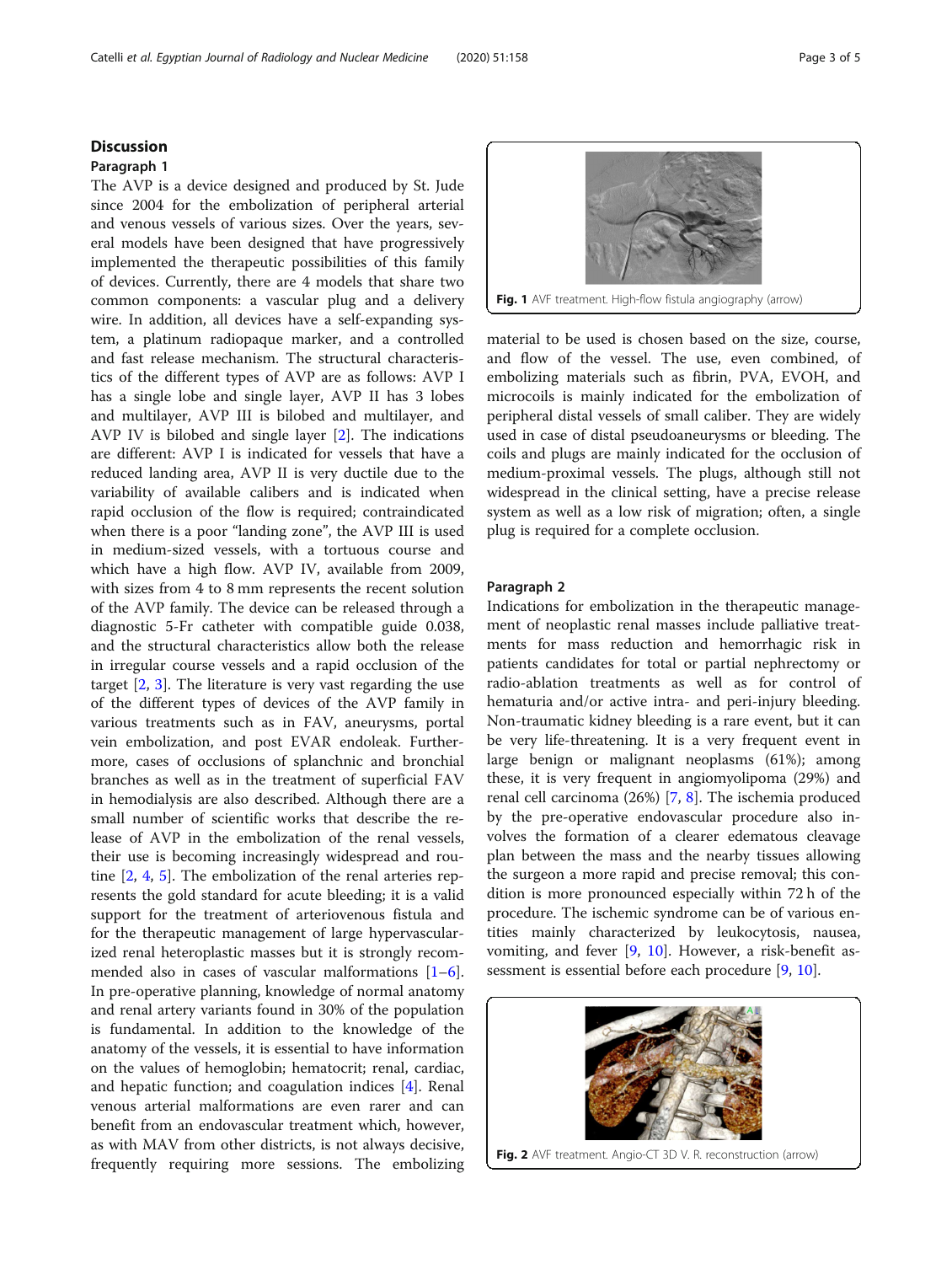Kidney biopsy is a minimally invasive method. However, it can give major and minor complications. Minor complications are hematuria, small peri-renal hematomas, arteriovenous fistulas, and pain that resolves spontaneously. The major complications related to massive bleeding with hemodynamic instability, high-flow arteriovenous fistulas, macro-ematura, and voluminous peri-renal hematomas. Bleeding is the most frequent complication. It occurs in 12–24 h after the biopsy. The literature remarks variable complication rates, from 5 to 16% of cases including 9–13% of hematuria. Blood transfusion is essential in  $0.1-3\%$  of cases [\[11,](#page-4-0) [12\]](#page-4-0). Several studies have reported incidences of complications of 7.4–11% after kidney biopsy. Renal arteriovenous fistulas represent a pathological condition characterized by an abnormal connection between an arterial and venous vessel. They are classified according to etiology into idiopathic, acquired, and congenital. Idiopathic and congenital forms represent 30% of all renal fistulas [\[13,](#page-4-0) [14](#page-4-0)]. Acquired fistula can be secondary to traumatic events, carcinoma, arteritis, and biopsy [[13,](#page-4-0) [14](#page-4-0)]. Most renal arteriovenous fistulas due to renal biopsy are asymptomatic and resolve spontaneously within 2 years, but some may be symptomatic and require interventional treatment [\[15](#page-4-0)]. The treatment has been surgical for years with a partial or total nephrectomy and ligation of the arterial vessel [[13,](#page-4-0) [14,](#page-4-0) [16\]](#page-4-0). Endovascular treatment allows to occlude the afferent vessel and has progressively replaced surgery therapy.

Conclusion

the adrenal artery and flow stop

In our experience, the use of AVP for the treatment of renal arteriovenous fistula and neoplastic masses has given excellent results without any complications during and after the treatment (Figs. [1,](#page-2-0) [2,](#page-2-0) 3, 4, 5, 6 and [7\)](#page-4-0). In all cases, a single plug was used which perfectly adapted to the target artery resulting in complete occlusion of the vessel in a short time. Furthermore, the use of the single device has reduced the procedural times with respect to the positioning of coils; very often, more spirals are needed for the complete occlusion of the vessel. Although the cost of the single AVP is higher than the single spiral, often, the use of more coils and above all of the technologically more advanced ones (with 3D- or 4D-controlled release) involves an equal or higher cost. The technical characteristics of the device allowed very precise preliminary checks that ensured a selective occlusion of the target vascular segment with a very low risk of migration. The release of the plug occurred quickly and the complete occlusion obtained in 10 min. The structural characteristics of the device determine a complete embolization within 10–15 min from the release in the vessel since it progressively adapts to the target branch causing a progressive slowing down of the blood flow until its complete stop. The release system is quick and safe. In conclusion, the use of AVP for renal artery embolization for the treatment of renal fistula and neoplastic mass has shown an excellent result without finding any complications during and after the interventional procedure. The use of a single device has always

Fig. 5 Neoplastic mass treatment. Subsequent treatment with the release of AVP II (arrow) occluding the renal artery at the origin of



# Paragraph 3